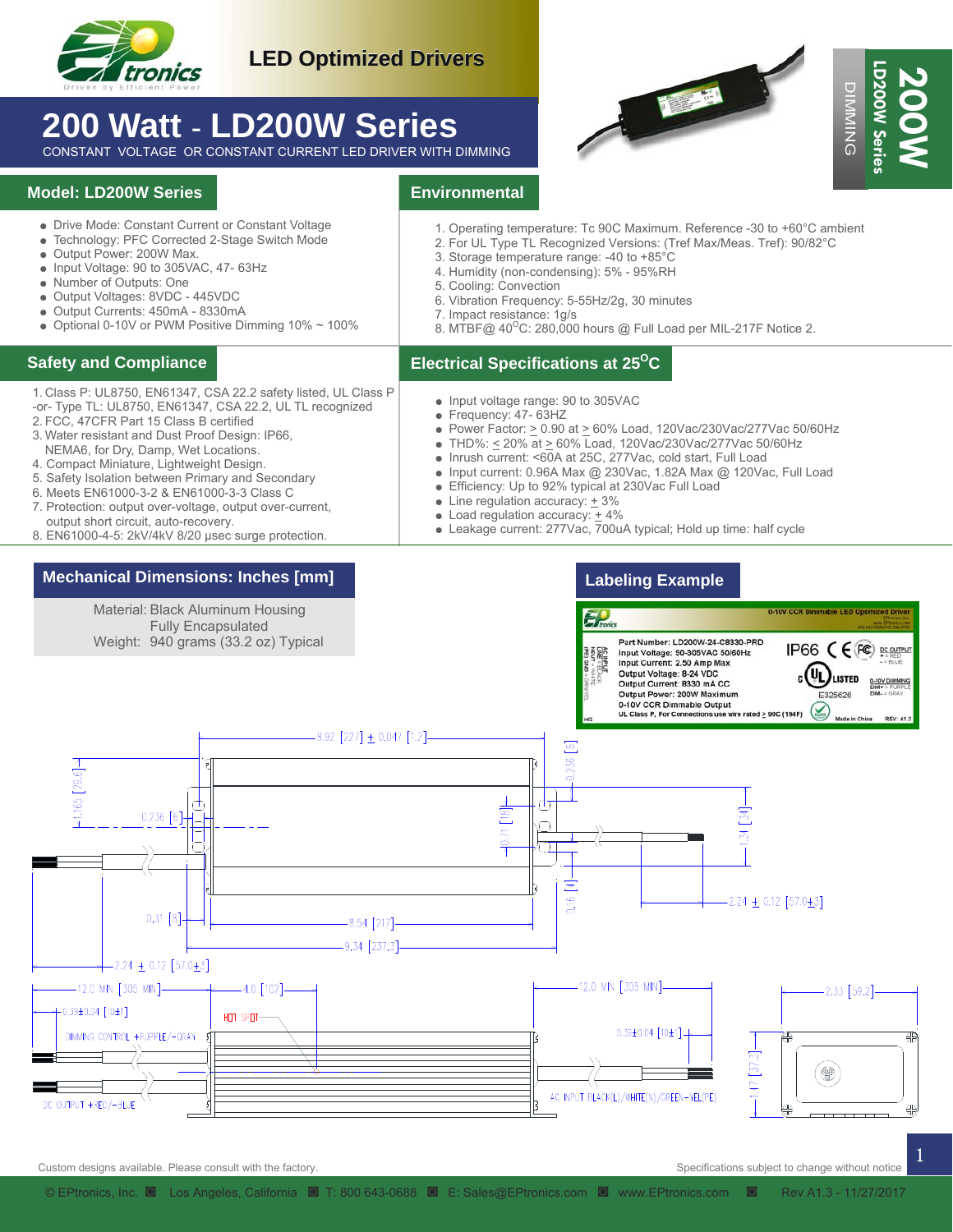

## **30 Watt - LD30W Series 200 Watt** - **LD200W Series** CONSTANT VOLTAGE OR CONSTANT CURRENT LED DRIVER WITH DIMMING

| <b>UL Class P Constant Current Versions</b> |                           | <b>.Isted</b><br>E325626       | CLASS<br>Ρ                               | <b>TYPE</b><br>HL                 | IP66                                  | ROHS                                        |
|---------------------------------------------|---------------------------|--------------------------------|------------------------------------------|-----------------------------------|---------------------------------------|---------------------------------------------|
| Part Number <sup>(2)</sup>                  | <b>UL</b><br><b>Types</b> | <b>Output Voltage</b><br>Range | <b>Output Constant</b><br><b>Current</b> | <b>Current</b><br><b>Accuracy</b> | <b>Output Power</b><br><b>Maximum</b> | <b>Typical</b><br>Efficiency <sup>(1)</sup> |
| LD200W-445-C0450-P                          | <b>HL</b>                 | 149 - 445 VDC                  | 450 mA                                   | $+5%$                             | 200W                                  | 92%                                         |
| LD200W-285-C0700-P                          | <b>HL</b>                 | 95 - 285 VDC                   | 700 mA                                   | $+5%$                             | 200W                                  | 92%                                         |
| LD200W-190-C1050-P                          | HL                        | 64 - 190 VDC                   | 1050 mA                                  | ± 5%                              | 200W                                  | 91%                                         |
| LD200W-142-C1400-P                          | <b>HL</b>                 | 48 - 142 VDC                   | 1400 mA                                  | $+5%$                             | 200W                                  | 91%                                         |
| LD200W-114-C1750-P                          | HL                        | 38 - 114 VDC                   | 1750 mA                                  | $+5%$                             | 200W                                  | 91%                                         |
| LD200W-95-C2100-P                           | HL                        | 32 - 95 VDC                    | 2100 mA                                  | $+5%$                             | 200W                                  | 91%                                         |
| LD200W-81-C2450-P                           | <b>HL</b>                 | 27 - 81 VDC                    | 2450 mA                                  | ± 5%                              | 200W                                  | 90%                                         |
| LD200W-71-C2800-P                           | HL                        | 24 - 71 VDC                    | 2800 mA                                  | ± 5%                              | 200W                                  | 90%                                         |
| LD200W-63-C3150-P                           | HL                        | 21 - 63 VDC                    | 3150 mA                                  | ± 5%                              | 200W                                  | 90%                                         |
| LD200W-57-C3500-P                           | HL                        | 19 - 57 VDC                    | 3500 mA                                  | $+5%$                             | 200W                                  | 90%                                         |
| LD200W-47-C4200-P                           | HL                        | 16 - 47 VDC                    | 4200 mA                                  | $+5%$                             | 200W                                  | 89%                                         |
| LD200W-40-C4900-P                           | HL                        | 14 - 40 VDC                    | 4900 mA                                  | $+5%$                             | 200W                                  | 89%                                         |
| LD200W-35-C5600-P                           | <b>HL</b>                 | 12 - 35 VDC                    | 5600 mA                                  | $+5%$                             | 200W                                  | 89%                                         |
| LD200W-32-C6300-P                           | <b>HL</b>                 | 11 - 32 VDC                    | 6300 mA                                  | ± 5%                              | 200W                                  | 88%                                         |
| LD200W-24-C8330-P <sup>(5)</sup>            | <b>HL</b>                 | 8 - 24 VDC                     | 8330 mA                                  | $+5%$                             | 200W                                  | 88%                                         |

MING

#### **UL Class P Constant Voltage Versions**

| <b>Part Number</b>         | <b>UL</b><br>Types | <b>Output Constant</b><br><b>Voltage</b> | <b>Output Current</b><br>Range | <b>Voltage</b><br><b>Accuracy</b> | <b>Output Power</b><br><b>Maximum</b> | <b>Typical</b><br>Efficiency <sup>(1)</sup> |
|----------------------------|--------------------|------------------------------------------|--------------------------------|-----------------------------------|---------------------------------------|---------------------------------------------|
| D200W-445-P                | HL                 | 445 VDC                                  | 113 - 450 mA                   | $+5%$                             | 200W                                  | 92%                                         |
| LD200W-285-P               | <b>HL</b>          | <b>285 VDC</b>                           | 175 - 700 mA                   | $+5%$                             | 200W                                  | 92%                                         |
| LD200W-190-P               | HL                 | <b>190 VDC</b>                           | 263 - 1050 mA                  | $+5%$                             | 200W                                  | 91%                                         |
| LD200W-142-P               | <b>HL</b>          | <b>142 VDC</b>                           | 350 - 1400 mA                  | $+5%$                             | 200W                                  | 91%                                         |
| D200W-114-P                | <b>HL</b>          | <b>114 VDC</b>                           | 438 - 1750 mA                  | $+5%$                             | 200W                                  | 91%                                         |
| LD200W-95-P                | <b>HL</b>          | 95 VDC                                   | 525 - 2100 mA                  | $+5%$                             | 200W                                  | 91%                                         |
| D200W-81-P                 | HL                 | 81 VDC                                   | 613 - 2450 mA                  | $+5%$                             | 200W                                  | 90%                                         |
| D200W-71-P                 | <b>HL</b>          | 71 VDC                                   | 700 - 2800 mA                  | $+5%$                             | 200W                                  | 90%                                         |
| D200W-63-P                 | <b>HL</b>          | 63 VDC                                   | 788 - 3150 mA                  | $+5%$                             | 200W                                  | 90%                                         |
| LD200W-57-P                | <b>HL</b>          | 57 VDC                                   | 875 - 3500 mA                  | $+5%$                             | 200W                                  | 90%                                         |
| LD200W-47-P                | <b>HL</b>          | 47 VDC                                   | 1050 - 4200 mA                 | $+5%$                             | 200W                                  | 89%                                         |
| LD200W-40-P                | <b>HL</b>          | 40 VDC                                   | 1225 - 4900 mA                 | $+5%$                             | 200W                                  | 89%                                         |
| D200W-35-P                 | <b>HL</b>          | 35 VDC                                   | 1400 - 5600 mA                 | $+5%$                             | 200W                                  | 89%                                         |
| LD200W-32-P                | <b>HL</b>          | 32 VDC                                   | 1575 - 6300 mA                 | $+5%$                             | 200W                                  | 88%                                         |
| LD200W-24-P <sup>(5)</sup> | <b>HL</b>          | 24 VDC                                   | 2083 - 8330 mA                 | $+5%$                             | 200W                                  | 88%                                         |

#### **Notes**

1. Typical efficiency measured at 230VAC input, full load

2. For dimmable versions add appropriate designator to the end of the part number: For Example: LD200W-24-C8330-P**RD** is 0-10V dimmable version, LD200W-24-C8330-P**PD** is PWM dimmable version.

-P**RD** 0-10V & Resistance dimmable version comes with an extra two wires +Purple/-Grey on the output side.

-P**PD** PWM Dimmable version comes with an extra two wires +Purple/-Grey on the output side.

3. -P**RD** 0-10V Dimming is compatible with most quality 0-10V wall dimmers and direct 0-10V analog signal. See page 4 for details.

4. -P**PD** PWM version is PWM Dimmable via a positive 10% to 100% Duty Cycle, 500Hz to 1.5kHz, 0-10V Pulse. See page 5 for details.

5. SAM Recognized under E325626.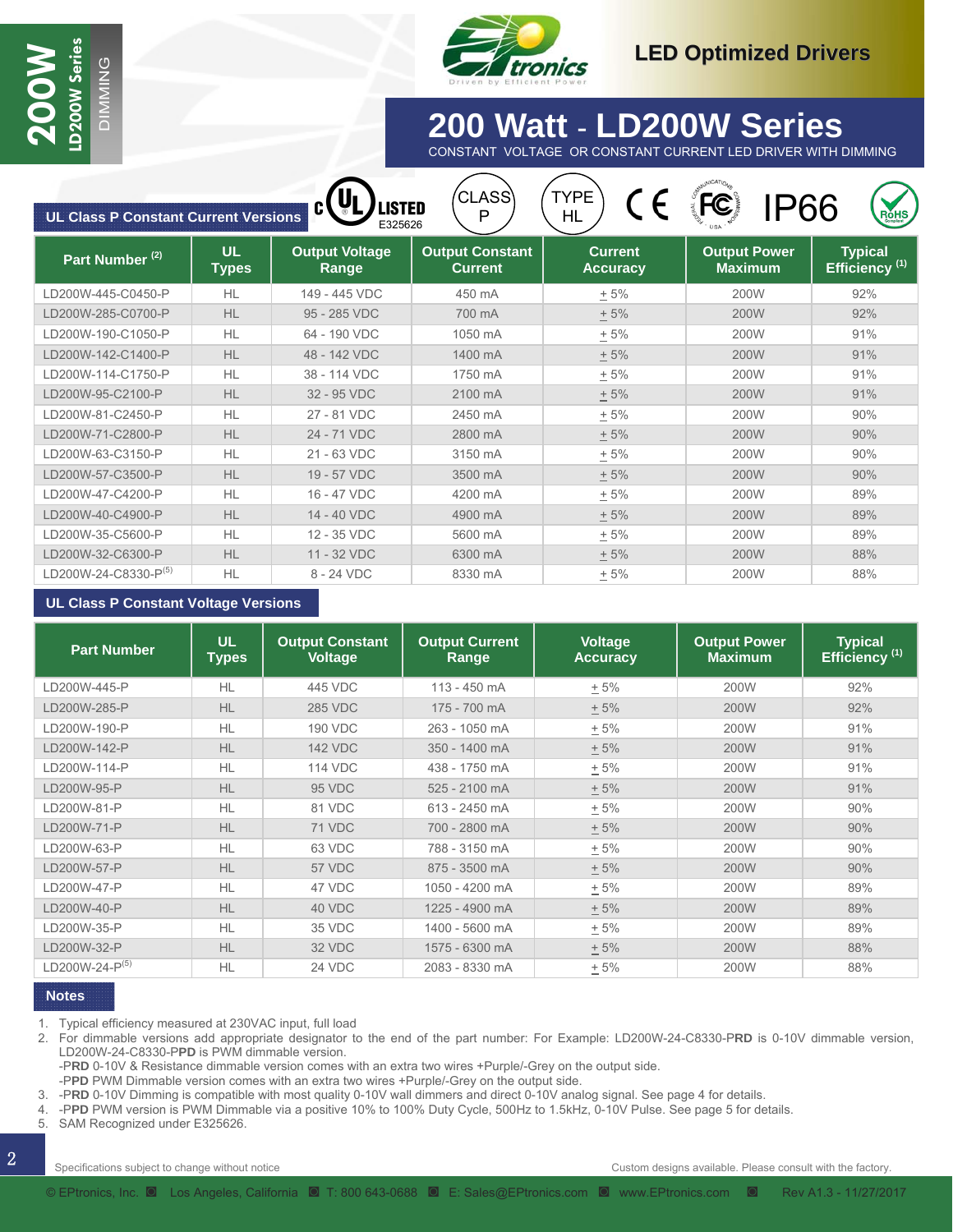

# **200 Watt** - **LD200W Series**

CONSTANT VOLTAGE OR CONSTANT CURRENT LED DRIVER WITH DIMMING



Part Number <sup>(2)</sup> **Quality 1 Cutter UP Output Voltage Range Output Constant Current Current Accuracy Output Power Maximum Typical Efficiency (1)** LD200W-445-C0450 | TL & HL | 149 - 445 VDC | 450 mA |  $\pm$  5% | 200W | 92% LD200W-285-C0700 TL & HL 95 - 285 VDC 700 mA  $+5\%$  200W 92% LD200W-190-C1050 | TL&HL | 64 - 190 VDC | 1050 mA | <u>+</u> 5% | 200W | 91% LD200W-142-C1400 | TL & HL | 48 - 142 VDC | 1400 mA |  $\pm$  5% | 200W | 91% LD200W-114-C1750 | TL & HL | 38 - 114 VDC | 1750 mA | + 5% | 200W | 91% LD200W-95-C2100 32 - 95 VDC 2100 mA + 5% 200W 91% LD200W-81-C2450 | TL & HL | 27 - 81 VDC | 2450 mA | + 5% | 200W | 90% LD200W-71-C2800 | TL & HL | 24 - 71 VDC | 2800 mA |  $\pm$  5% | 200W | 90% LD200W-63-C3150 | TL & HL | 21 - 63 VDC | 3150 mA | + 5% | 200W | 90% LD200W-57-C3500 | TL & HL | 19 - 57 VDC | 3500 mA | + 5% | 200W | 90% LD200W-47-C4200 | TL & HL | 16 - 47 VDC | 4200 mA | + 5% | 200W | 89% LD200W-40-C4900 TL & HL 14 - 40 VDC 4900 mA <u>+</u> 5% 200W 89% LD200W-35-C5600 | TL & HL | 12 - 35 VDC | 5600 mA |  $\pm$  5% | 200W | 89%  $\text{LD200W-24-C8330}^{(5)}$  TL & HL 8 - 24 VDC 8330 mA + 5% 200W 88% LD200W-32-C6300 TL & HL 11 - 32 VDC 6300 mA  $\pm$  5% 200W 88% **UL Types**  TL & HL TL & HL TL & HL TL & HL TL & HL TL & HL TL & HL TL & HL TL & HL TL & HL TL & HL TL & HL TL & HL TL & HL TL & HL **TYPE TL Constant Current Versions CONS** US (TYPE) CE (FC) IP66 HL TYPE TL

#### **TYPE TL Constant Voltage Versions**

| <b>Part Number</b>       | <b>UL</b><br><b>Types</b> | <b>Output Constant</b><br><b>Voltage</b> | <b>Output Current</b><br>Range | <b>Voltage</b><br><b>Accuracy</b> | <b>Output Power</b><br><b>Maximum</b> | <b>Typical</b><br>Efficiency <sup>(1)</sup> |
|--------------------------|---------------------------|------------------------------------------|--------------------------------|-----------------------------------|---------------------------------------|---------------------------------------------|
| D200W-445                | TL & HL                   | 445 VDC                                  | 113 - 450 mA                   | $+5%$                             | 200W                                  | 92%                                         |
| LD200W-285               | TL & HL                   | <b>285 VDC</b>                           | 175 - 700 mA                   | $+5%$                             | 200W                                  | 92%                                         |
| LD200W-190               | TL & HL                   | 190 VDC                                  | 263 - 1050 mA                  | $+5%$                             | 200W                                  | 91%                                         |
| LD200W-142               | TL & HL                   | <b>142 VDC</b>                           | 350 - 1400 mA                  | $+5%$                             | 200W                                  | 91%                                         |
| D200W-114                | TL & HL                   | <b>114 VDC</b>                           | 438 - 1750 mA                  | $+5%$                             | 200W                                  | 91%                                         |
| LD200W-95                | TL & HL                   | 95 VDC                                   | 525 - 2100 mA                  | $+5%$                             | 200W                                  | 91%                                         |
| D200W-81                 | TL & HL                   | 81 VDC                                   | 613 - 2450 mA                  | $+5%$                             | 200W                                  | 90%                                         |
| LD200W-71                | TL & HL                   | 71 VDC                                   | 700 - 2800 mA                  | $+5%$                             | 200W                                  | 90%                                         |
| LD200W-63                | TL & HL                   | 63 VDC                                   | 788 - 3150 mA                  | $+5%$                             | 200W                                  | 90%                                         |
| LD200W-57                | TL & HL                   | 57 VDC                                   | 875 - 3500 mA                  | $+5%$                             | 200W                                  | 90%                                         |
| LD200W-47                | TL & HL                   | 47 VDC                                   | 1050 - 4200 mA                 | $+5%$                             | 200W                                  | 89%                                         |
| LD200W-40                | TL & HL                   | 40 VDC                                   | 1225 - 4900 mA                 | $+5%$                             | 200W                                  | 89%                                         |
| LD200W-35                | TL & HL                   | 35 VDC                                   | 1400 - 5600 mA                 | $+5%$                             | 200W                                  | 89%                                         |
| LD200W-32                | TL & HL                   | 32 VDC                                   | 1575 - 6300 mA                 | $+5%$                             | 200W                                  | 88%                                         |
| _D200W-24 <sup>(5)</sup> | TL & HL                   | 24 VDC                                   | 2083 - 8330 mA                 | $+5%$                             | 200W                                  | 88%                                         |

#### **Notes**

1. Typical efficiency measured at 230VAC input, full load

2. For dimmable versions add appropriate designator to the end of the part number: For Example: LD200W-24-C8330-RD is 0-10V or resistance dimmable version, LD200W-24-C8330-PD is PWM dimmable version.

-RD 0-10V & Resistance dimmable version comes with an extra two wires +Purple/-Grey on the output side.

-PD PWM Dimmable version comes with an extra two wires +Purple/-Grey on the output side.

3. -RD 0-10V Dimming is compatible with most quality 0-10V wall dimmers and direct 0-10V analog signal. See page 4 for details.

4. -PD PWM version is PWM Dimmable via a positive 10% to 100% Duty Cycle, 500Hz to 1.5kHz, 0-10V Pulse. See page 5 for details.

5. SAM Recognized under E325626.

Superintensial and the second with the factory.<br>
Specifications subject to change without notice and the second with the factory.

Specifications subject to change without notice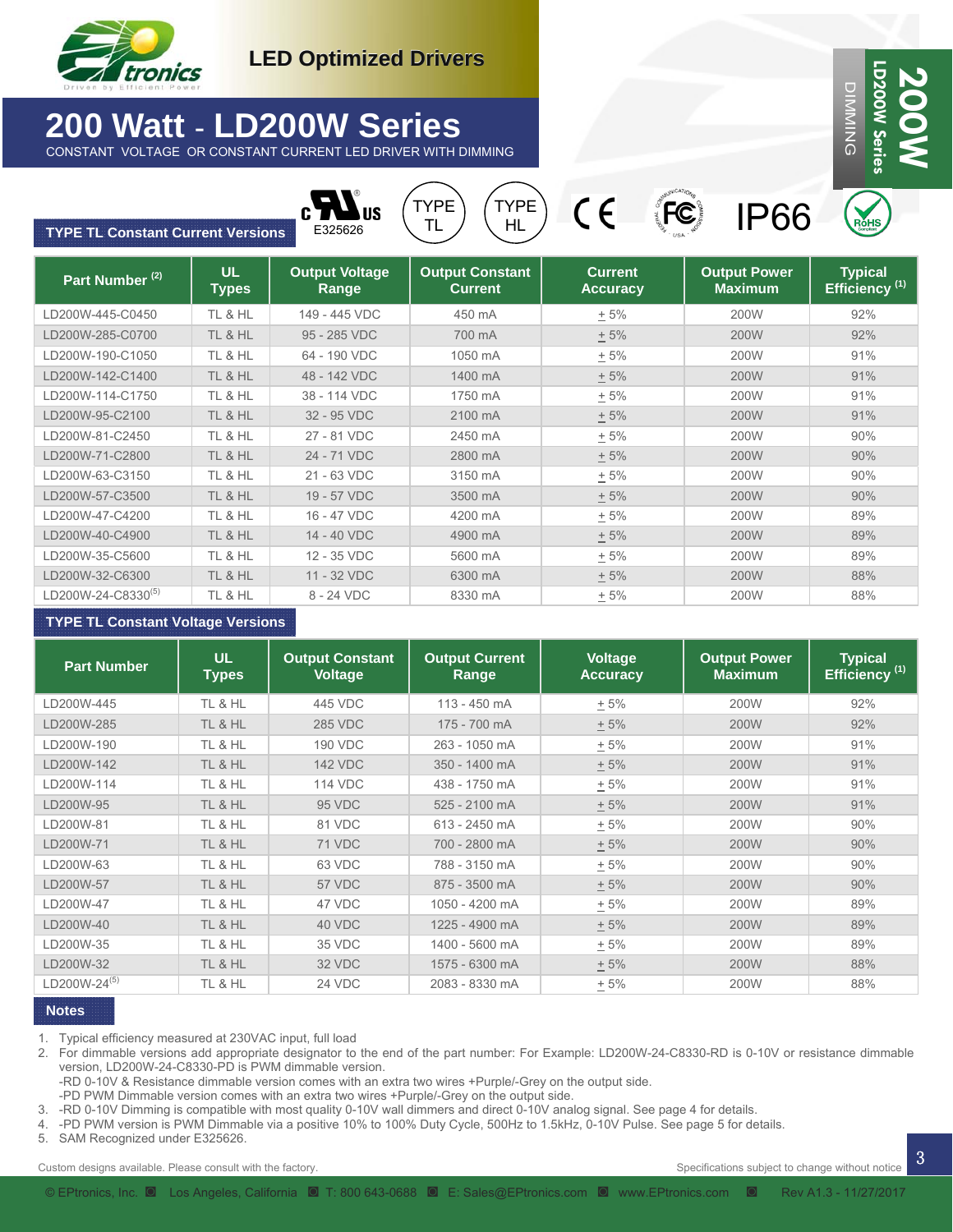

## **30 Watt - LD30W Series 200 Watt** - **LD200W Series** CONSTANT VOLTAGE OR CONSTANT CURRENT LED DRIVER WITH DIMMING

 **-RD 2-Wire 0-10V CCR Dimming Scheme**  Parameters **Minimum | Typical | Maximum** Source Current out of 0-10V Purple Wire 0mA – 2mA Absolute Voltage Range on 0-10V (+) Purple Wire  $\vert$  -2.0V  $\vert$  - +15V Sink Current into 0-10V Purple Wire **1.2mA**  $\vert$  0mA  $\vert$  - 1.2mA

#### **Notes**

- 1. -RD 0-10V dimmable version comes with an extra two wires +Purple/-Grey on the output side.
- 2. -RD version is compatible with most 0-10V Wall Slide dimmers and direct 0-10V analog signal.
- Recommended wall slide dimmer is Leviton IP710 or equivalent
- 3. -RD 0-10V dimmable version is not intended to dim below about 5% @ 0V or 10% @ 1.0V
- 4. -RD 0-10V dimmable version output will be 100% with Purple/Grey open and minimum with Purple/Grey Shorted.

MING



| -RD 2-Wire 0-10V Analog Dimming Scheme |                                 |  |  |  |  |  |
|----------------------------------------|---------------------------------|--|--|--|--|--|
|                                        |                                 |  |  |  |  |  |
|                                        | Dim (+) PURPLE                  |  |  |  |  |  |
| LD200W-XX-CXXXX-PRD                    | $0-10V$<br>Sink<br>Dim (-) GREY |  |  |  |  |  |



#### % Output Current vs. 0-10VDC Dimming Input

Specifications subject to change without notice

4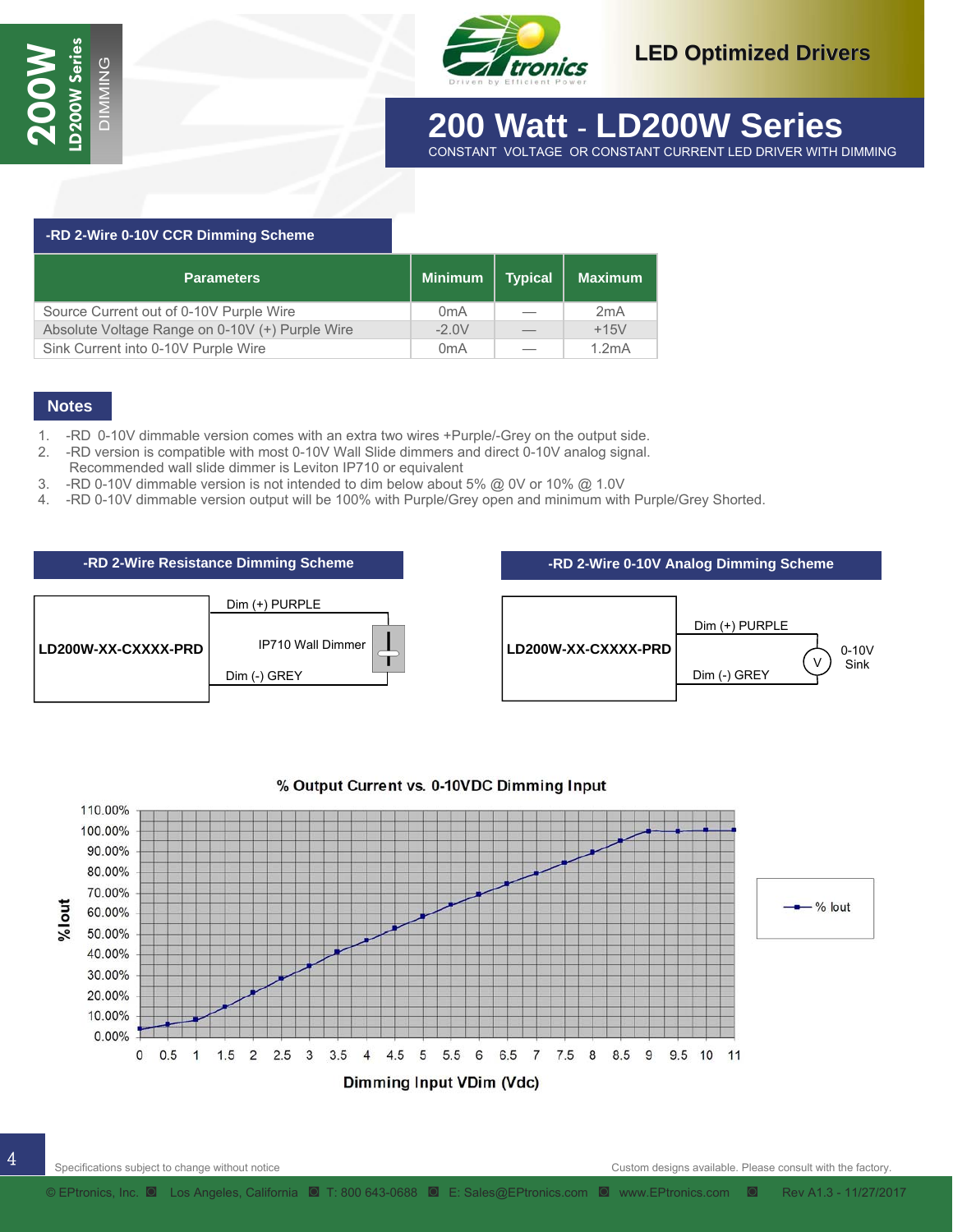

## **200 Watt** - **LD200W Series** CONSTANT VOLTAGE OR CONSTANT CURRENT LED DRIVER WITH DIMMING

**LD200W Series D200W Se 200W DIMMING** DIMMING

#### **-PD 2-Wire CCR PWM Positive Dimming Scheme**

| <b>Parameters</b>                                         | <b>Minimum</b>   | <b>Typical</b> | <b>Maximum</b> |
|-----------------------------------------------------------|------------------|----------------|----------------|
| Absolute Maximum Voltage Range on PWM Input (Purple Wire) | $-2.0V$          | 10V            | $+15V$         |
| Input LOW Level Voltage Range (Purple Wire)               | $-2.0V$          | 0V             | $+5.5V$        |
| Input HIGH Level Voltage Range (Purple Wire)              | $+9.0V$          | 10V            | $+15V$         |
| Current into PWM Input (Purple Wire)                      | 0 <sub>m</sub> A |                | 1.2mA          |
| Source Current out of PWM Input (Purple Wire)             | 0 <sub>m</sub> A |                | 2mA            |
| <b>PWM Input Signal Frequency</b>                         | 500Hz            |                | 1500Hz         |
| PWM Input Signal Positive Duty Cycle                      | $0\%$            | 10-90%         | 100%           |

#### **Notes**

- 1. -PD PWM Dimmable version comes with an extra 2 wires +Purple/-Grey on the output side.
- 2. -PD PWM Dimmable version is not intended to dim below about 5% @ 0% Duty Cycle or 10% @ 10% Duty Cycle
- 3. -PD PWM dimmable version output will be 100% with Purple/Grey open and minimum with Purple/Grey Shorted.

#### **-PD 2-Wire PWM Positive Dimming Scheme**





Positive Duty Cycle (%)

Specifications subject to change without notice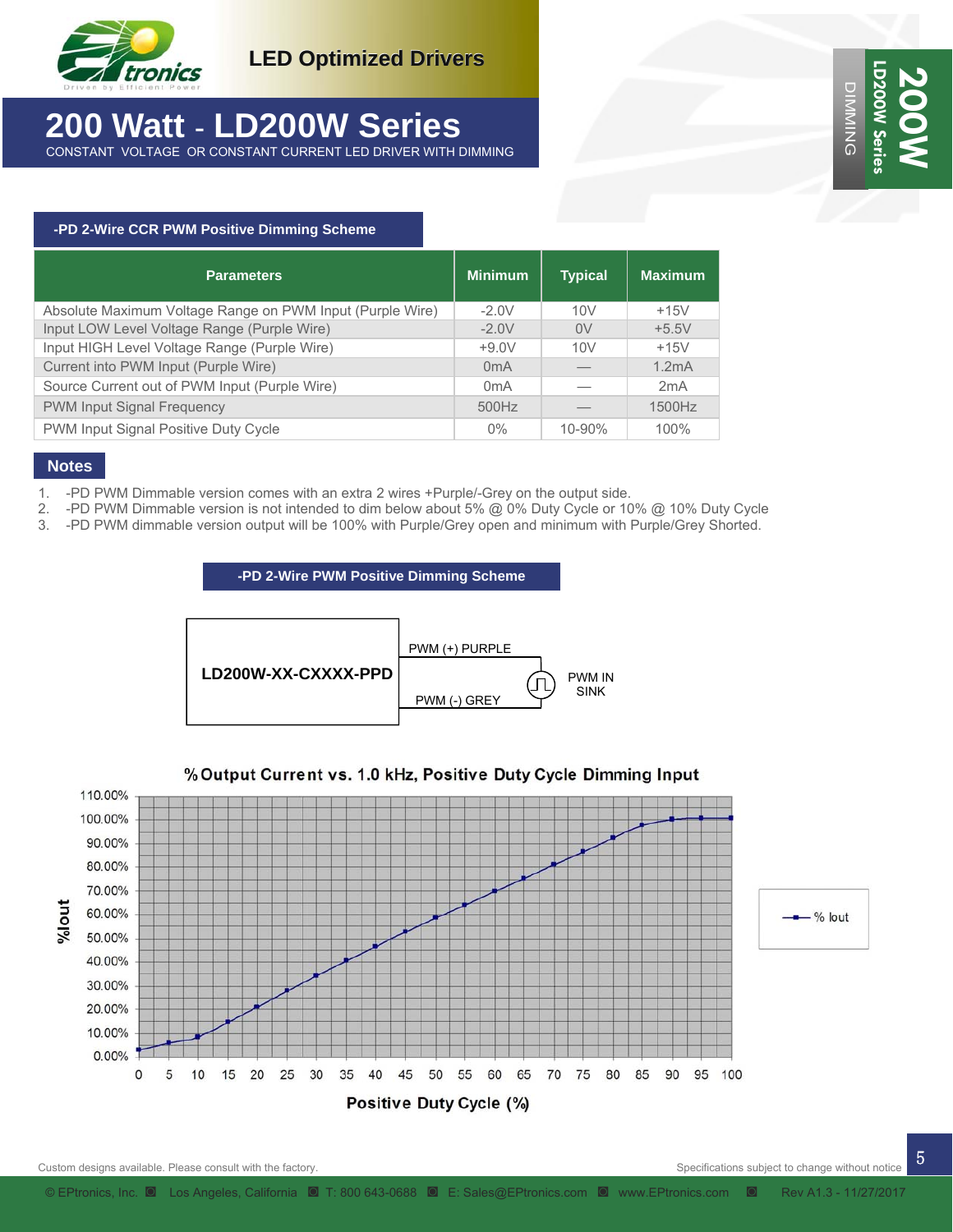

 **30 Watt - LD30W Series 200 Watt** - **LD200W Series** 

CONSTANT VOLTAGE OR CONSTANT CURRENT LED DRIVER WITH DIMMING MING

#### **Input Specifications**

| <b>Parameter</b>       | Min.   | Typ. | Max.                          | <b>Notes/Conditions</b>                                                           |
|------------------------|--------|------|-------------------------------|-----------------------------------------------------------------------------------|
| Input Voltage          | 90 Vac |      | 305 Vac                       | 120, 230, 240, 277 Vac Nominal Values                                             |
| Input Frequency        | 47 Hz  |      | 63 Hz                         | 50/60Hz Nominal                                                                   |
| Input AC Current       |        |      | 1.82A                         | Measured at 120Vac/60Hz Input, Output Full load.                                  |
|                        |        |      | 0.96A                         | Measured at 230Vac/60Hz Input, Output Full load.                                  |
| Inrush Current (Peak)  |        |      | 60A                           | Measured at 277Vac/60Hz Input, Output Full Load, Ta 25 <sup>o</sup> C, Cold Start |
| Inrush Current $(I2t)$ |        |      | 1.35 $\mathsf{A}^2\mathsf{s}$ | 50% Ipeak duration $\sim$ 750 µsec (1/2*Ip <sup>2*</sup> t)                       |
| Leakage Current        |        |      | 0.68mA                        | Measured at 120Vac/60Hz Input, Output Full load.                                  |
|                        |        |      | 0.75mA                        | Measured at 277Vac/60Hz Input, Output Full load.                                  |
| <b>THD</b>             |        |      | 20%                           | Measured at 120, 230, 277Vac Input, Output >60% Load, See Graphs                  |
| Power Factor (PF)      | 0.90   |      |                               | Measured at 120, 230, 277 Vac Input, Output >60% Load, See Graphs                 |

#### **Output Specifications**

| <b>Parameter</b>           | Min.      | Typ.      | Max.                     | <b>Notes/Conditions</b>                                                                                              |
|----------------------------|-----------|-----------|--------------------------|----------------------------------------------------------------------------------------------------------------------|
| DC Output Voltage          | Per Table |           | Per Table                | Per Tables on Page 2 & 3                                                                                             |
| DC Output Constant Current | -5%       | Per Table | $+5%$                    | Per Tables on Page 2 & 3                                                                                             |
| <b>Output Power</b>        |           |           | Per Table                | Per Tables on Page 2 & 3                                                                                             |
| Ripple & Noise (Vpk-pk)    |           |           | 5% Vo                    | 20 MHz BW, Full load output in parallel with 0.1 µF ceramic & 10 µF<br>Electrolytic. 120 Hz component (Flicker Free) |
| Ripple (lpk-pk)            |           |           | 5% lo                    | 20 MHz BW, Full load output in parallel with 0.1 µF ceramic & 10 µF<br>Electrolytic. 120 Hz component (Flicker Free) |
| Start-up Time              |           | 150 mS    | 500 mS                   | Measured at 120Vac/60Hz Input, Output Full load.                                                                     |
| Hold-up Time               |           | 30 mS     | $\overline{\phantom{0}}$ | Typical @ 277Vac Input, Output Full load.                                                                            |

#### **Environmental Specifications**

| <b>Parameter</b>           | Min.                     | Typ. | Max.                     | <b>Notes/Conditions</b>                                             |
|----------------------------|--------------------------|------|--------------------------|---------------------------------------------------------------------|
| Case Temperature (Tc)      | -30 $^{\circ}$ C         |      | +90 $\degree$ C          | Measured at location specified on case.                             |
| Operating Temperature (Ta) | -30 $\mathrm{^{\circ}C}$ |      | +60 $\degree$ C          | This is a reference range. To controls temperature range.           |
| Storage Temperature (Ts)   | -40 $^{\circ}$ C         |      | +85 $\mathrm{^{\circ}C}$ | Non operating temperature range.                                    |
| <b>Operating Humidity</b>  |                          |      | 95% RH                   | Relative Humidity, non-condensing.                                  |
| Vibration                  | 5 Hz                     |      | 55 Hz                    | 2G, 10 minutes/1 cycle, period 30 minutes, each along X, Y, Z axis. |
| <b>MTBF</b>                | 280.000<br>Hours         |      |                          | MIL-HDBK-217F Notice 2, Ta = 40C, Output Full Load.                 |

#### **Protection Specifications**

| <b>Parameter</b>           | Min. | Typ. | Max.    | <b>Notes/Conditions</b>                          |
|----------------------------|------|------|---------|--------------------------------------------------|
| Output Short Circuit (SCP) |      |      |         | No Damage, Auto recovery after short is removed. |
| Output Over Current (OCP)  |      |      | 110% lo | Constant Current Limiting circuit.               |
| Output Over Voltage (OVP)  |      |      | 120% Vo | No Damage, Auto recovery after fault is removed. |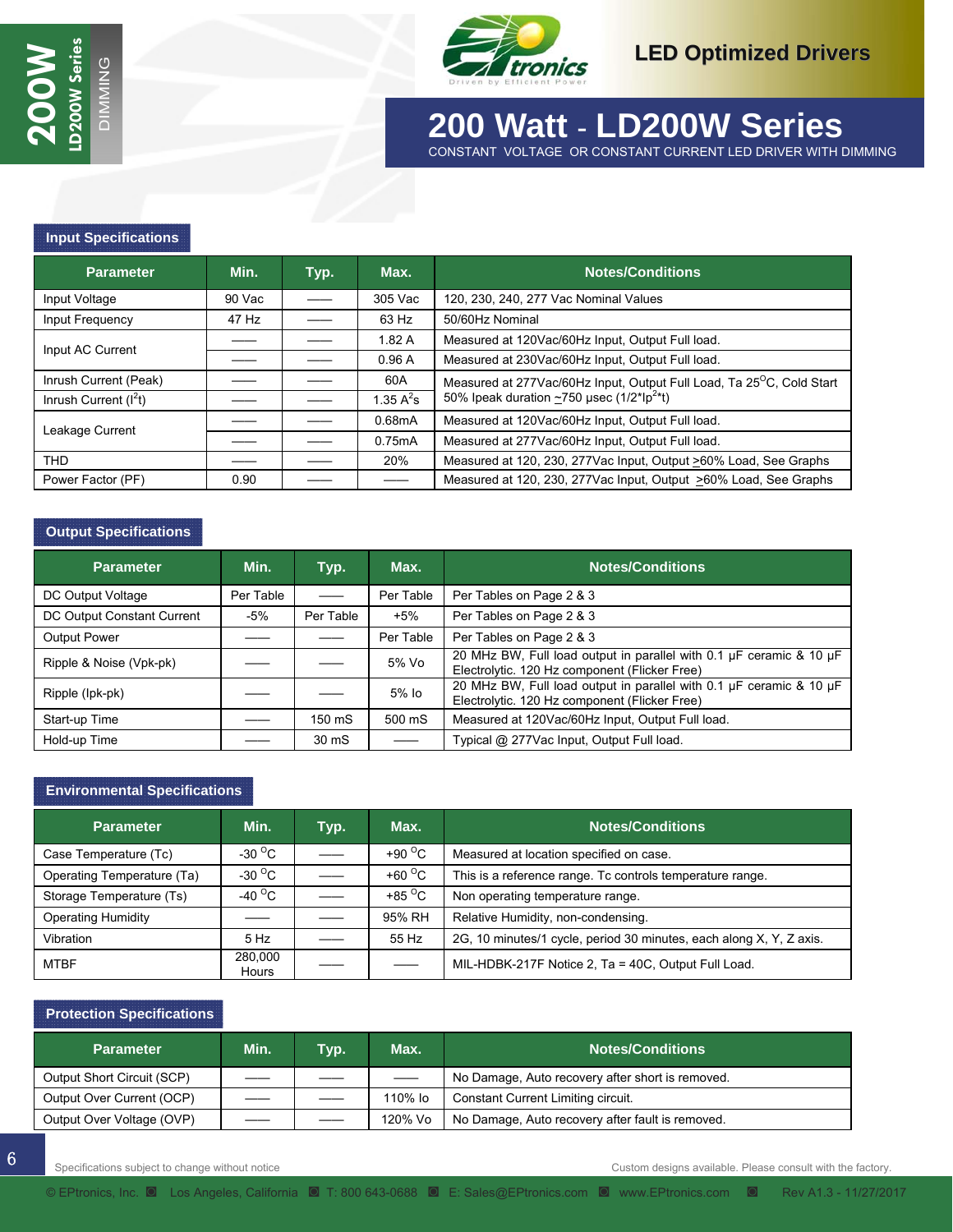

# **200 Watt** - **LD200W Series**

CONSTANT VOLTAGE OR CONSTANT CURRENT LED DRIVER WITH DIMMING

#### **Safety Certification**

| <b>Safety</b>                   | <b>Notes/Standards</b>                                                                         |
|---------------------------------|------------------------------------------------------------------------------------------------|
| UL Class P<br>UL/CUL Listed     | UL8750 & CAN/CSA C22.2 No. 250.13, UL Class P, UL Type HL                                      |
| UL Type TL<br>UL/CUL Recognized | UL8750, UL1310 for UL Class 2 & CAN/CSA C22.2 No. 250.13, UL Type HL & TL 90/84 <sup>O</sup> C |
| <b>CE</b>                       | EN61347-1, EN61347-2-13                                                                        |
| <b>Withstand Voltage</b>        | Input to Output: 3750 Vac. Parts use a GDT. Hipot cannot be done with Case or GND connected.   |
| <b>Isolation Resistance</b>     | Input to Output: >100 M $\Omega$ , 500VDC @ 25 <sup>o</sup> C, 70 % RH                         |
| Dimming Circuit                 | Dim+ Purple/Dim- Grey are considered part of the secondary circuit.                            |

#### **EMC Certification**

| <b>Standard</b>    | <b>Notes/Conditions</b>                                                                                                                                                                                                                                                                    |  |  |  |  |  |
|--------------------|--------------------------------------------------------------------------------------------------------------------------------------------------------------------------------------------------------------------------------------------------------------------------------------------|--|--|--|--|--|
| FCC, 47CFR Part 15 | Class B                                                                                                                                                                                                                                                                                    |  |  |  |  |  |
| EN 55015           | Limits and methods of measurement of radio disturbance characteristics of electrical lighting and similar equipment.                                                                                                                                                                       |  |  |  |  |  |
| EN 61000-3-2       | Part 3-2: Limits for harmonic current emissions Class C, >80% Rated Power                                                                                                                                                                                                                  |  |  |  |  |  |
| EN 61000-3-3       | Part 3-3: Limitation of voltage changes, voltage fluctuations and flicker.                                                                                                                                                                                                                 |  |  |  |  |  |
| EN 61000-4-5       | Part 4-5: Surge Immunity test, 2kV L-N, 4kV L-FG & N-FG                                                                                                                                                                                                                                    |  |  |  |  |  |
| Energy Star        | Energy Star transient protection: Ballast or driver shall comply with ANSI/IEEE C62.41.1-2002 and ANSI/IEEE<br>C62.41.2-2002, Category A operation. The line transient shall consist of seven strikes of a 100 kHz ring wave, 2.5 kV<br>level, for both common mode and differential mode. |  |  |  |  |  |

#### **Power Factor Curves (Typical)**



#### PF vs. Output Power

Specifications subject to change without notice

DIMMING **LD200W Series** 

D200W Serie **DIMMING** 

**200W**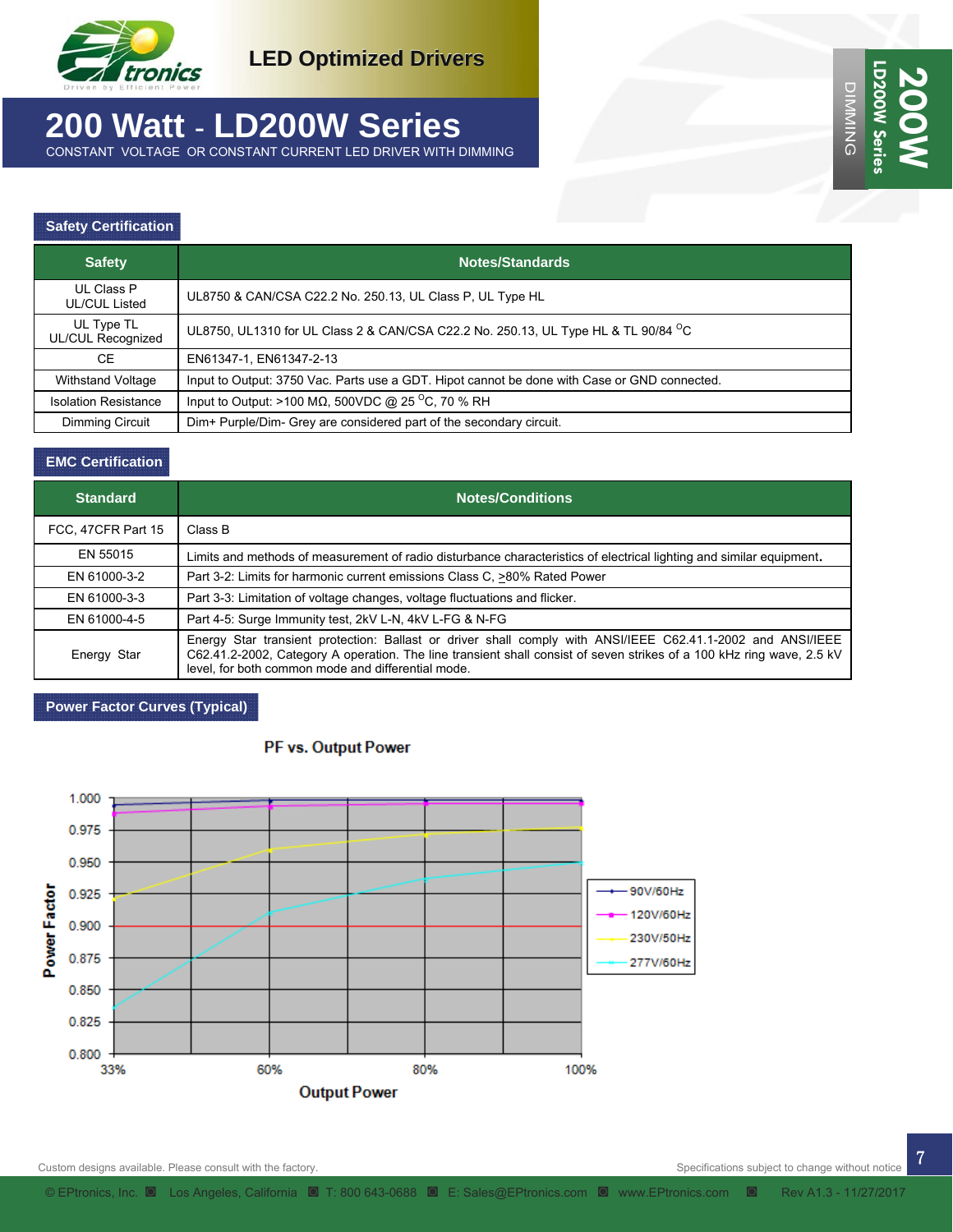



 **30 Watt - LD30W Series 200 Watt** - **LD200W Series** CONSTANT VOLTAGE OR CONSTANT CURRENT LED DRIVER WITH DIMMING

 **THD Curves (Typical)** 



**THD vs. Output Power**

MING

**Output Power**

#### **Efficiency Curve (Typical)**



**Efficiency vs. Output Power**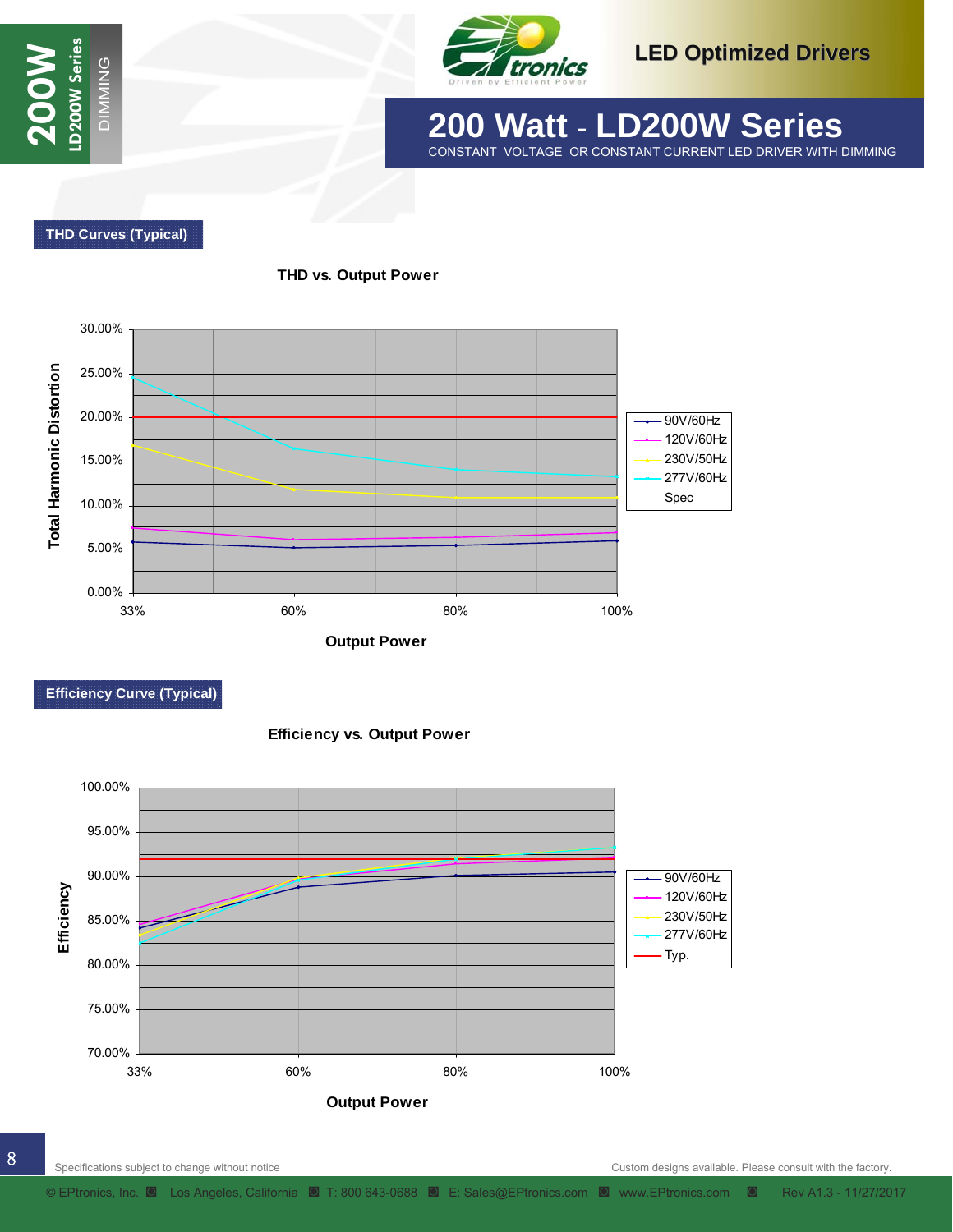

# **200 Watt** - **LD200W Series**

CONSTANT VOLTAGE OR CONSTANT CURRENT LED DRIVER WITH DIMMING

#### **Life vs. Ambient Temperature**



Ambient Temperature C

#### **Life vs. Case (Tc) Temperature**



9 Custom designs available. Please consult with the factory.

Specifications subject to change without notice

DIMMING **LD200W Series** 

D200W Serie **DIMMING** 

**200W**